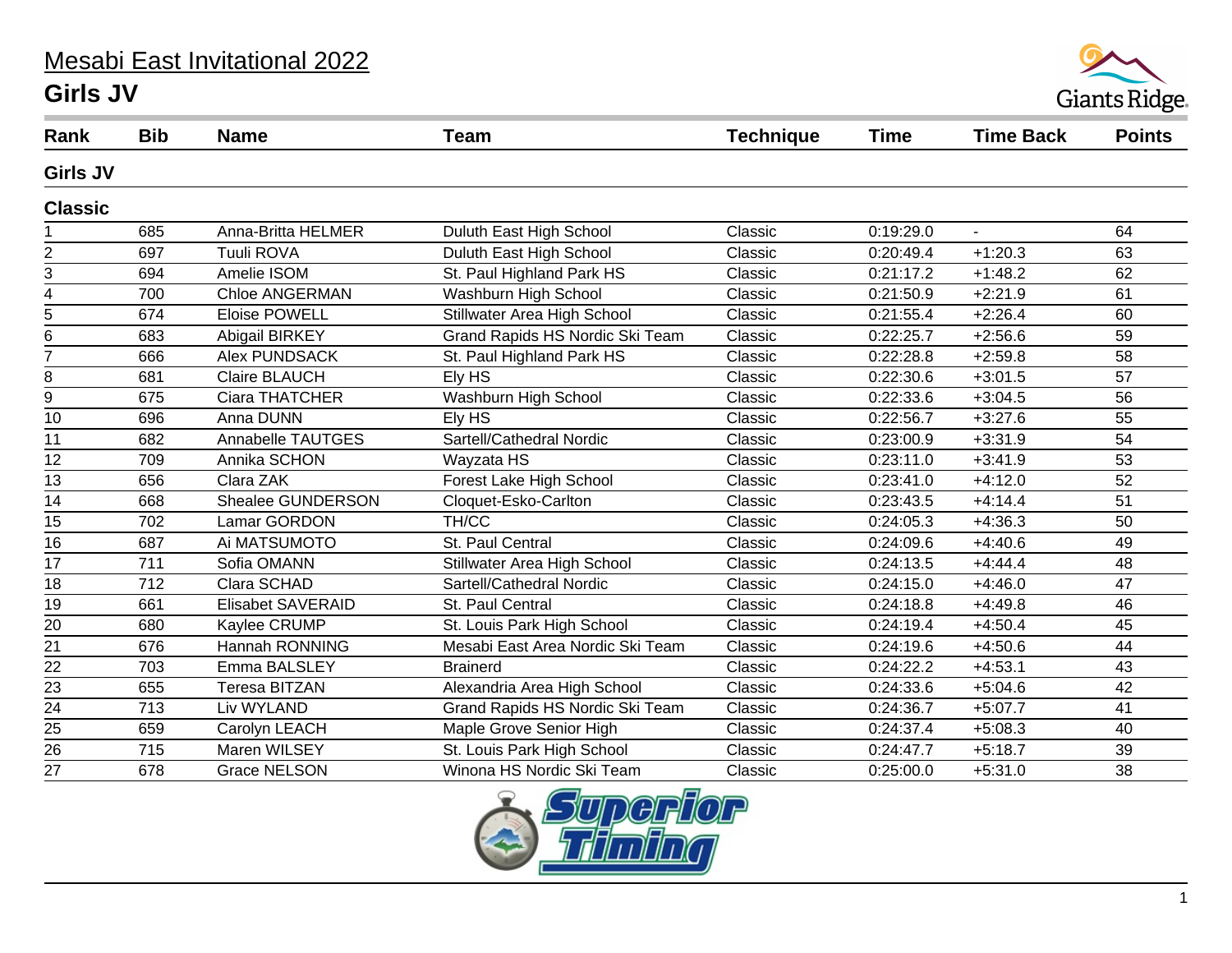## Mesabi East Invitational 2022 **Girls JV**



| Rank            | <b>Bib</b> | <b>Name</b>             | <b>Team</b>                    | <b>Technique</b> | <b>Time</b> | <b>Time Back</b> | <b>Points</b> |
|-----------------|------------|-------------------------|--------------------------------|------------------|-------------|------------------|---------------|
| 28              | 705        | Anna WALDRON            | Moorhead High School           | Classic          | 0:25:01.2   | $+5:32.2$        | 37            |
| 29              | 658        | <b>Grace LONEY</b>      | <b>Brainerd</b>                | Classic          | 0:25:09.2   | $+5:40.2$        | 36            |
| $\overline{30}$ | 679        | Evelyn SAUSKER          | Wayzata HS                     | Classic          | 0:25:12.6   | $+5:43.6$        | 35            |
| $\overline{31}$ | 677        | Camille MCDERMOTT       | Bemidji High School            | Classic          | 0:25:19.7   | $+5:50.7$        | 34            |
| $\overline{32}$ | 669        | <b>Heidi WEIS</b>       | Marshall Nordic Ski Team       | Classic          | 0:25:24.6   | $+5:55.5$        | 33            |
| 33              | 708        | Elana HARMSEN           | Bemidji High School            | Classic          | 0:25:28.7   | $+5:59.7$        | 32            |
| $\overline{34}$ | 692        | Jeanie HAINES           | Winona HS Nordic Ski Team      | Classic          | 0:25:42.3   | $+6:13.3$        | 31            |
| 35              | 701        | Madi NIZNIK             | Forest Lake High School        | Classic          | 0:25:44.8   | $+6:15.8$        | 30            |
| 36              | 684        | Jackie JOHNNSON         | Moorhead High School           | Classic          | 0:25:49.2   | $+6:20.1$        | 29            |
| $\overline{37}$ | 662        | <b>Claire ANDERSON</b>  | Mounds View                    | Classic          | 0:26:04.6   | $+6:35.6$        | 28            |
| 38              | 686        | Molly PETROWITZ         | Little Falls High School       | Classic          | 0:26:11.7   | $+6:42.7$        | 27            |
| 39              | 718        | Lily STOUT              | Math & Science Academy         | Classic          | 0:26:16.2   | $+6:47.1$        | 26            |
| 40              | 726        | Mara LARSON             | Spring Lake Park/St Anthony HS | Classic          | 0:26:16.3   | $+6:47.2$        | 25            |
| 41              | 691        | Lauren ENGLUND          | Alexandria Area High School    | Classic          | 0:26:38.9   | $+7:09.9$        | 24            |
| $\overline{42}$ | 699        | <b>Grace HRABIK</b>     | Cloquet-Esko-Carlton           | Classic          | 0:26:42.0   | $+7:13.0$        | 23            |
| $\overline{43}$ | 654        | Sophia SPISAK           | Mounds Park Academy            | Classic          | 0:26:47.6   | $+7:18.6$        | 22            |
| $\overline{44}$ | 716        | <b>Brynn MCCOURTNEY</b> | Marshall Nordic Ski Team       | Classic          | 0:26:48.1   | $+7:19.1$        | 21            |
| $\overline{45}$ | 707        | Lauren RECKER           | Maple Grove Senior High        | Classic          | 0:27:04.1   | $+7:35.0$        | 20            |
| $\overline{46}$ | 657        | Carmen MCLAREN          | Minnetonka High School         | Classic          | 0:27:25.7   | $+7:56.6$        | 19            |
| $\overline{47}$ | 660        | <b>Skylar MATTSON</b>   | Mora High School               | Classic          | 0:27:36.5   | $+8:07.4$        | 18            |
| $\overline{48}$ | 724        | Lizzie URADNIK          | Orono High School              | Classic          | 0:28:04.5   | $+8:35.4$        | 17            |
| 49              | 727        | Danielle KOPERSKI       | Math & Science Academy         | Classic          | 0:28:44.7   | $+9:15.7$        | 16            |
| $\overline{50}$ | 670        | Siri VAGLE              | Detroit Lakes High School      | Classic          | 0:29:21.2   | $+9:52.2$        | 15            |
| 51              | 663        | <b>Grace REEVES</b>     | White Bear Lake Area Schools   | Classic          | 0:30:21.2   | $+10:52.2$       | 14            |
| $\overline{52}$ | 714        | Keanah WYNN-SHELDON     | Fergus Falls High School       | Classic          | 0:30:36.9   | $+11:07.8$       | 13            |
| 53              | 671        | Leni KUHN               | Heritage/Providence Nordic     | Classic          | 0:31:03.3   | $+11:34.2$       | 12            |
| $\overline{54}$ | 720        | Ella LAPARA             | Spring Lake Park/St Anthony HS | Classic          | 0:31:37.6   | $+12:08.6$       | 11            |
| 55              | 723        | <b>Brooke ISAACSON</b>  | Simley High School             | Classic          | 0:31:43.4   | $+12:14.3$       | 10            |
| $\overline{56}$ | 722        | Alice ISLAM             | Simley High School             | Classic          | 0:32:01.5   | $+12:32.4$       | 9             |
| 57              | 667        | Mackenzie KRAVA         | Fergus Falls High School       | Classic          | 0:32:10.4   | $+12:41.4$       | 8             |